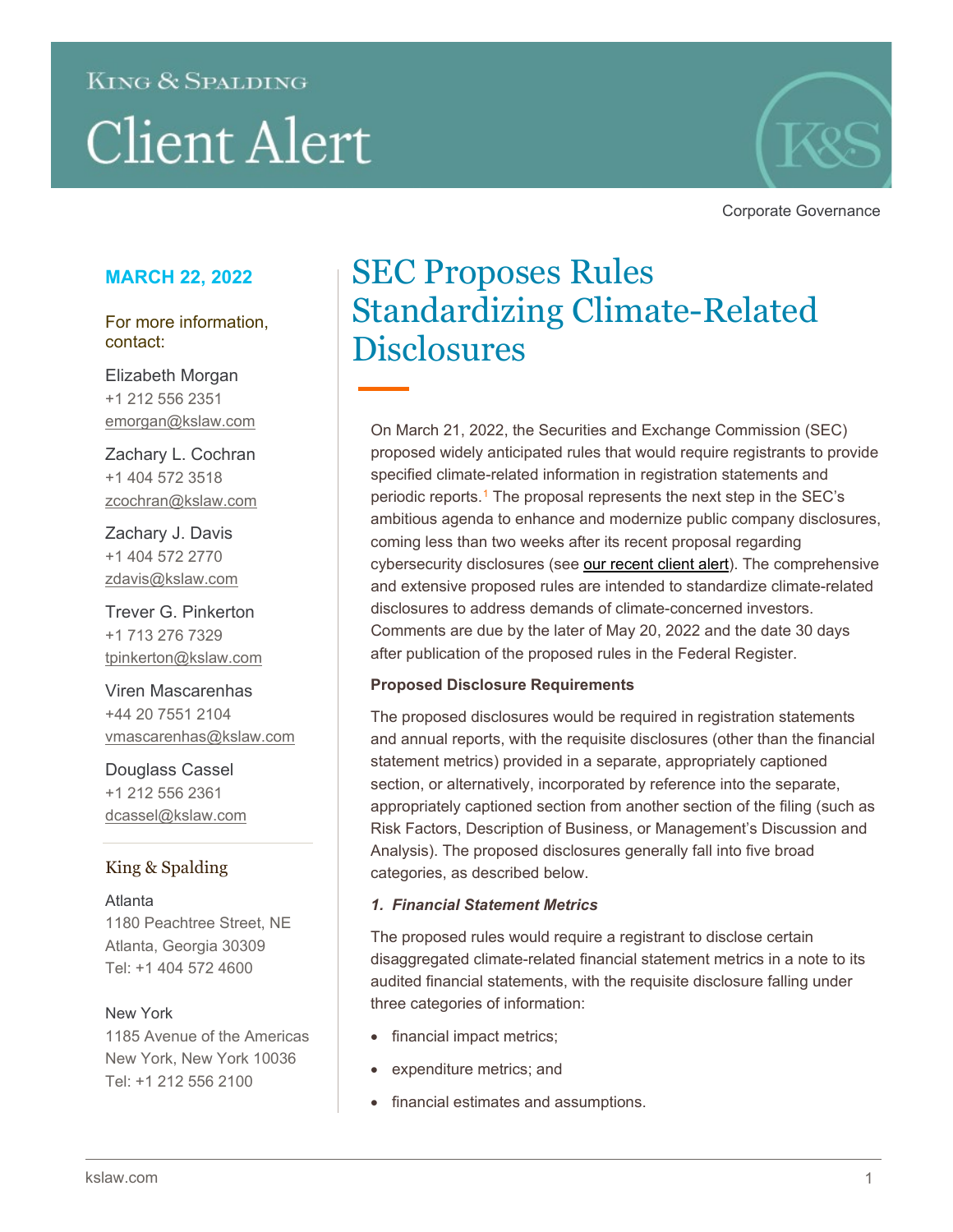

According to the release, the objective of including these metrics is to increase transparency about how climaterelated risks impact a registrant's financial statements. These would be the only proposed disclosures subject to audit by an independent registered public accounting firm and falling within the scope of the registrant's internal control over financial reporting.

#### *2. GHG Emissions Metrics Disclosures and Assurance*

The proposed rules would require disclosure of GHG emissions for the most recently completed fiscal year as follows:

- Direct GHG emissions (Scope 1) and indirect GHG emissions from purchased electricity and other forms of energy (Scope 2), separately disclosed, expressed both by disaggregated constituent greenhouse gases and in the aggregate, and in absolute terms, not including offsets, and in terms of intensity (per unit of economic value or production); and
- Indirect GHG emissions from upstream and downstream activities in a registrant's value chain (Scope 3) in absolute terms, not including offsets, and in terms of intensity if Scope 3 emissions are material, *or* if the registrant has set a GHG emissions target or goal that includes Scope 3 emissions.

A registrant that is an accelerated filer or large accelerated filer would be required to include in the relevant filing an attestation report covering the disclosure of Scope 1 and Scope 2 emissions, and to provide certain related disclosures about the service provider. The proposed rules include a phase-in around assurance levels for the attestation engagement, requiring "limited assurance" in fiscal years 2 and 3 after Scopes 1 and 2 emissions disclosures are required, and "reasonable assurance" in fiscal year 4 and beyond.

#### *3. Climate-Related Risks and Their Impacts*

The proposed rules would require disclosures around both physical risks and transition risks (with relevant proposed definitions substantially similar to the TCFD's definitions of climate-related risks and climate-related opportunities) as follows:

- How any climate-related risks identified by the registrant have had or are likely to have a material impact on its business and consolidated financial statements, which may manifest over the short-, medium-, or longterm; and
- How any identified climate-related risks have affected or are likely to affect the registrant's strategy, business model, and outlook.

#### *4. Governance and Oversight of Climate-Related Risks*

The proposal would require companies to disclose information about:

- The oversight and governance of climate-related risks by the registrant's board and management; and
- The registrant's processes for identifying, assessing, and managing climate-related risks and whether any such processes are integrated into the registrant's overall risk management system or processes.

#### *5. Climate-Related Targets and Goals, and Transition Plans*

The proposed rules contemplate extensive additional disclosures relating to targets and goals, and transition plans, including as follows:

If the registrant has publicly set climate-related targets or goals, information about: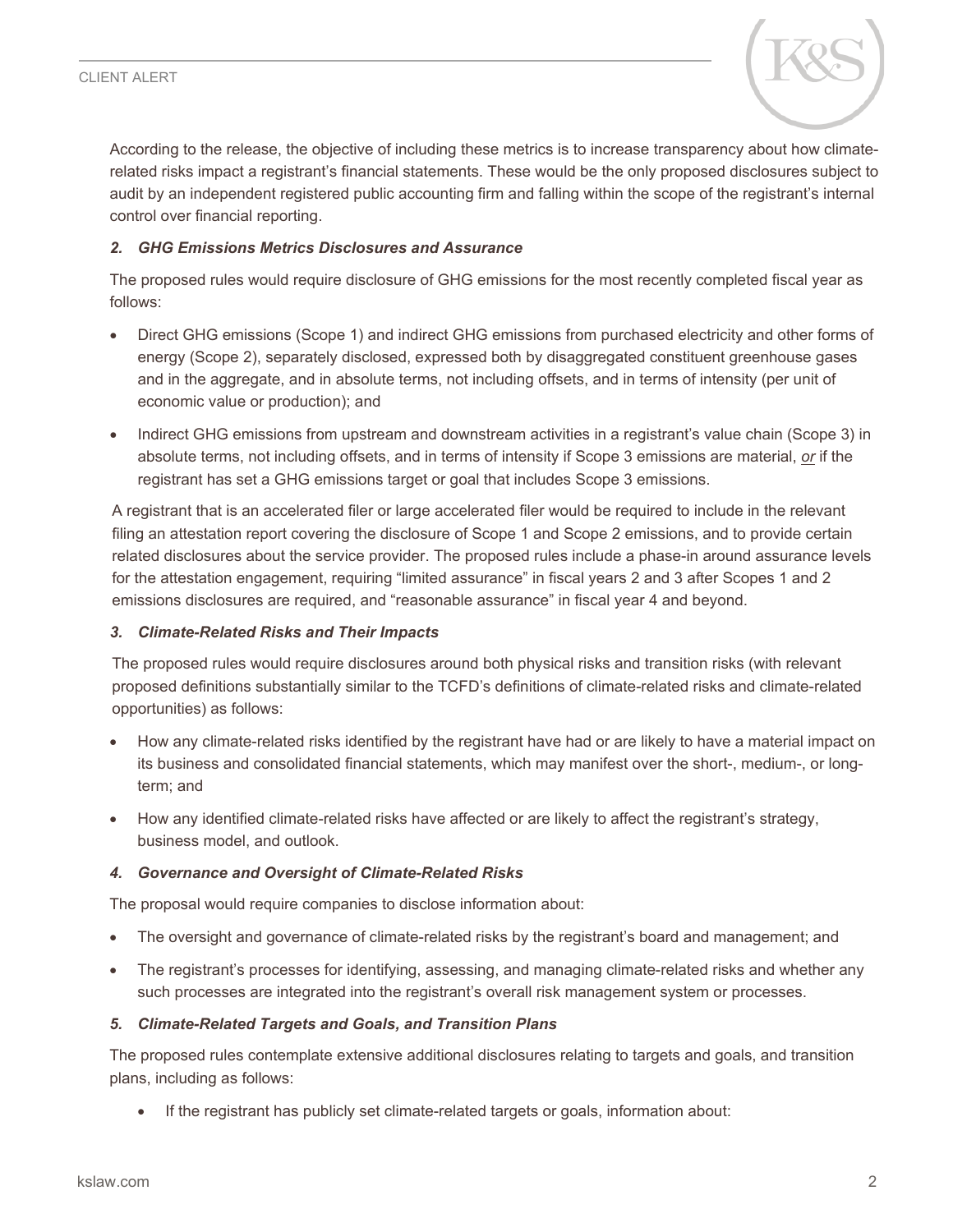

- $\circ$  The scope of activities and emissions included in the target, the defined time horizon by which the target is intended to be achieved, and any interim targets;
- o How the registrant intends to meet its climate-related targets or goals;
- $\circ$  Relevant data to indicate whether the registrant is making progress toward meeting the target or goal and how such progress has been achieved, with updates each fiscal year; and
- $\circ$  If carbon offsets or renewable energy certificates ("RECs") have been used as part of the registrant's plan to achieve climate-related targets or goals, certain information about the carbon offsets or RECs, including the amount of carbon reduction represented by the offsets or the amount of generated renewable energy represented by the REC;
- If the registrant has adopted a transition plan as part of its climate-related risk management strategy, a description of the plan, including the relevant metrics and targets used to identify and manage any physical and transition risks;
- If the registrant uses scenario analysis to assess the resilience of its business strategy to climate-related risks, a description of the scenarios used, as well as the parameters, assumptions, analytical choices, and projected principal financial impacts; and
- If a registrant uses an internal carbon price, information about the price and how it is set.

#### **Timing and Other Changes**

The proposed rules include phase-in periods for all registrants, dependent on filer status, plus an additional phase-in period for Scope 3 emissions disclosure, and an exemption from the Scope 3 emissions disclosure requirement for smaller reporting companies.

While the proposed rules will be subject to a comment period and to final approval, which means the ultimate timing of implementation remains a significant unknown, for explanatory purposes, the SEC provided the following illustration of how the phase-ins would operate, assuming the proposed rules are adopted with an effective date of December 2022 (and assuming the filer has a December 31<sup>st</sup> fiscal year-end):

| <b>Registrant Type</b>                                        | <b>Disclosure Compliance Date</b>                                                                                                            |                                                                   |  |  |  |
|---------------------------------------------------------------|----------------------------------------------------------------------------------------------------------------------------------------------|-------------------------------------------------------------------|--|--|--|
|                                                               | All proposed disclosures, including<br>GHG emissions metrics: Scope 1,<br>Scope 2, and associated intensity<br>metric, but excluding Scope 3 | GHG emissions metrics: Scope 3<br>and associated intensity metric |  |  |  |
| <b>Large Accelerated Filer</b>                                | Fiscal year 2023 (filed in 2024)                                                                                                             | Fiscal year 2024 (filed in 2025)                                  |  |  |  |
| <b>Accelerated Filer and Non-</b><br><b>Accelerated Filer</b> | Fiscal year 2024 (filed in 2025)                                                                                                             | Fiscal year 2025 (filed in 2026)                                  |  |  |  |
| <b>SRC</b>                                                    | Fiscal year 2025 (filed in 2026)                                                                                                             | Exempted                                                          |  |  |  |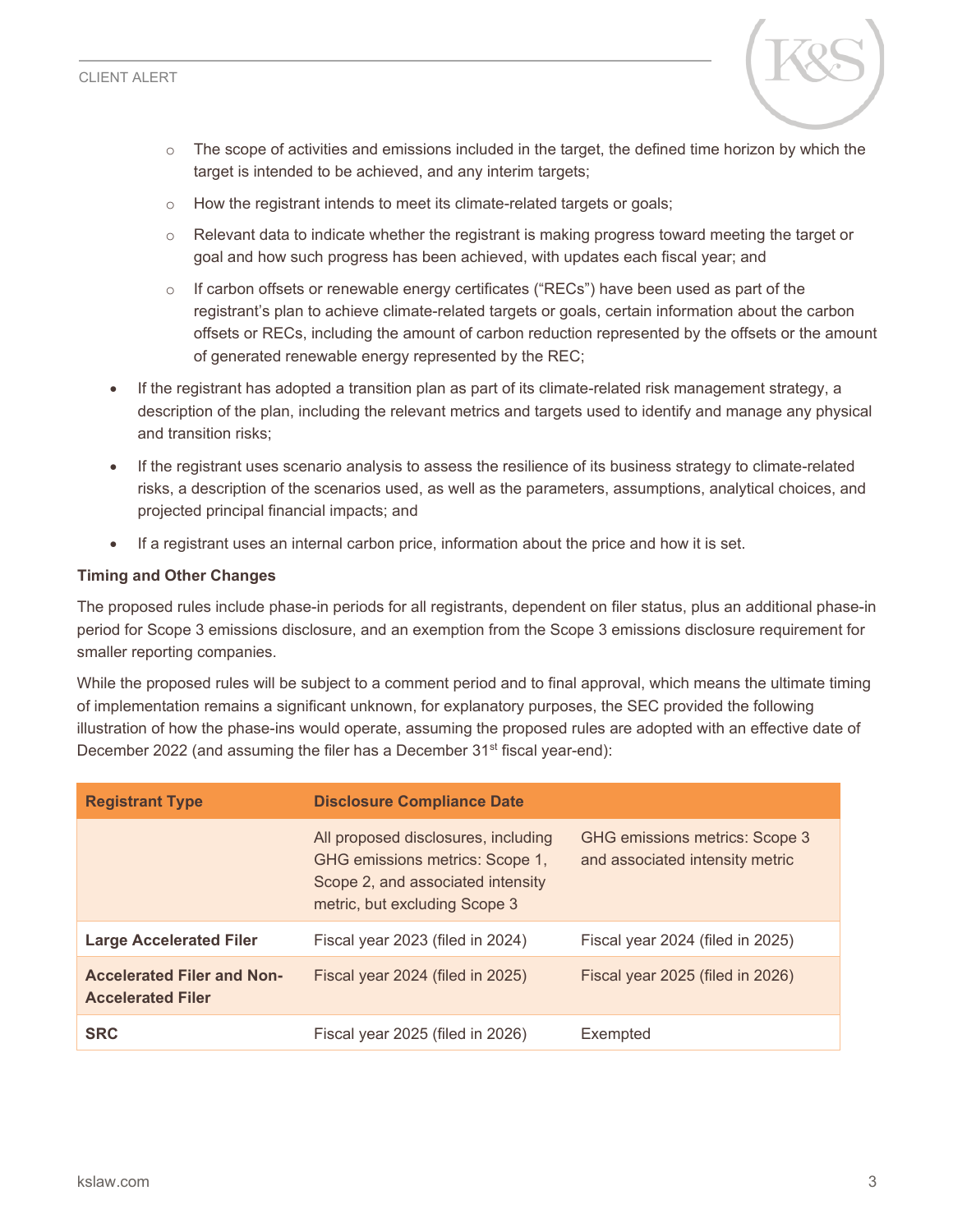

| <b>Filer Type</b>                        | <b>Scopes 1 and 2 GHG</b><br><b>Disclosure Compliance Date</b> | <b>Limited Assurance</b>            | <b>Reasonable</b><br><b>Assurance</b> |
|------------------------------------------|----------------------------------------------------------------|-------------------------------------|---------------------------------------|
| <b>Large Accelerated</b><br><b>Filer</b> | Fiscal year 2023 (filed in 2024)                               | Fiscal year 2024 (filed in<br>2025) | Fiscal year 2026<br>(filed in 2027)   |
| <b>Accelerated Filer</b>                 | Fiscal year 2024 (filed in 2025)                               | Fiscal year 2025 (filed in<br>2026) | Fiscal year 2027<br>(filed in 2028)   |

In addition, the proposed rules include a safe harbor from liability for Scope 3 emissions disclosure, and forwardlooking statement safe harbors pursuant to the Private Securities Litigation Reform Act (to the extent that disclosures include forward-looking statements).

#### **Initial Takeaways**

In October 2021, the Biden administration announced a "comprehensive, government-wide strategy to measure, disclose, manage and mitigate the systemic risks" posed by climate change, noting that "climate change poses a systemic risk to our economy and our financial system."<sup>[2](#page-4-1)</sup> The SEC's proposal is a meaningful step toward advancing the Biden Administration's broad commitment to a climate change agenda. In SEC Chair Gary Gensler's view, the proposal would "provide investors with consistent, comparable, and decision-useful information for making their investment decisions and would provide consistent and clear reporting obligations for issuers." However, in its current form, the proposal may raise as many questions as it answers. SEC Commissioner Hester Pierce, who did not support the proposal, sees the proposal as having the opposite impact – in her words, the proposed rules would "undermine the existing regulatory framework that for many decades has undergirded consistent, comparable, and reliable company disclosures." During the comment period and beyond, we expect the debate to continue around whether and to what extent it is appropriate or permissible for the SEC to require a set of climate disclosures that will be mandatory for all companies without regard for materiality. And in the meantime, companies will begin evaluating existing voluntary disclosures – particularly goals and targets – in light of the proposed rule to understand what changes and costs the rule would impose.

#### **ABOUT KING & SPALDING**

Celebrating more than 130 years of service, King & Spalding is an international law firm that represents a broad array of clients, including half of the Fortune Global 100, with 1,200 lawyers in 23 offices in the United States, Europe, the Middle East and Asia. The firm has handled matters in over 160 countries on six continents and is consistently recognized for the results it obtains, uncompromising commitment to quality, and dedication to understanding the business and culture of its clients.

This alert provides a general summary of recent legal developments. It is not intended to be and should not be relied upon as legal advice. In some jurisdictions, this may be considered "Attorney Advertising." View ou[r Privacy Notice](https://www.kslaw.com/pages/privacy-notice).

| ABU DHABI       | CHARLOTTE     | <b>FRANKFURT</b> | <b>LOS ANGELES</b> | <b>PARIS</b>   | <b>SINGAPORE</b> |
|-----------------|---------------|------------------|--------------------|----------------|------------------|
| <b>ATLANTA</b>  | CHICAGO       | <b>GENEVA</b>    | <b>MIAMI</b>       | <b>RIYADH</b>  | TOKYO            |
| <b>AUSTIN</b>   | <b>DENVER</b> | <b>HOUSTON</b>   | <b>NEW YORK</b>    | SAN FRANCISCO  | WASHINGTON, D.C. |
| <b>BRUSSELS</b> | <b>DUBAI</b>  | LONDON           | NORTHERN VIRGINIA  | SILICON VALLEY |                  |